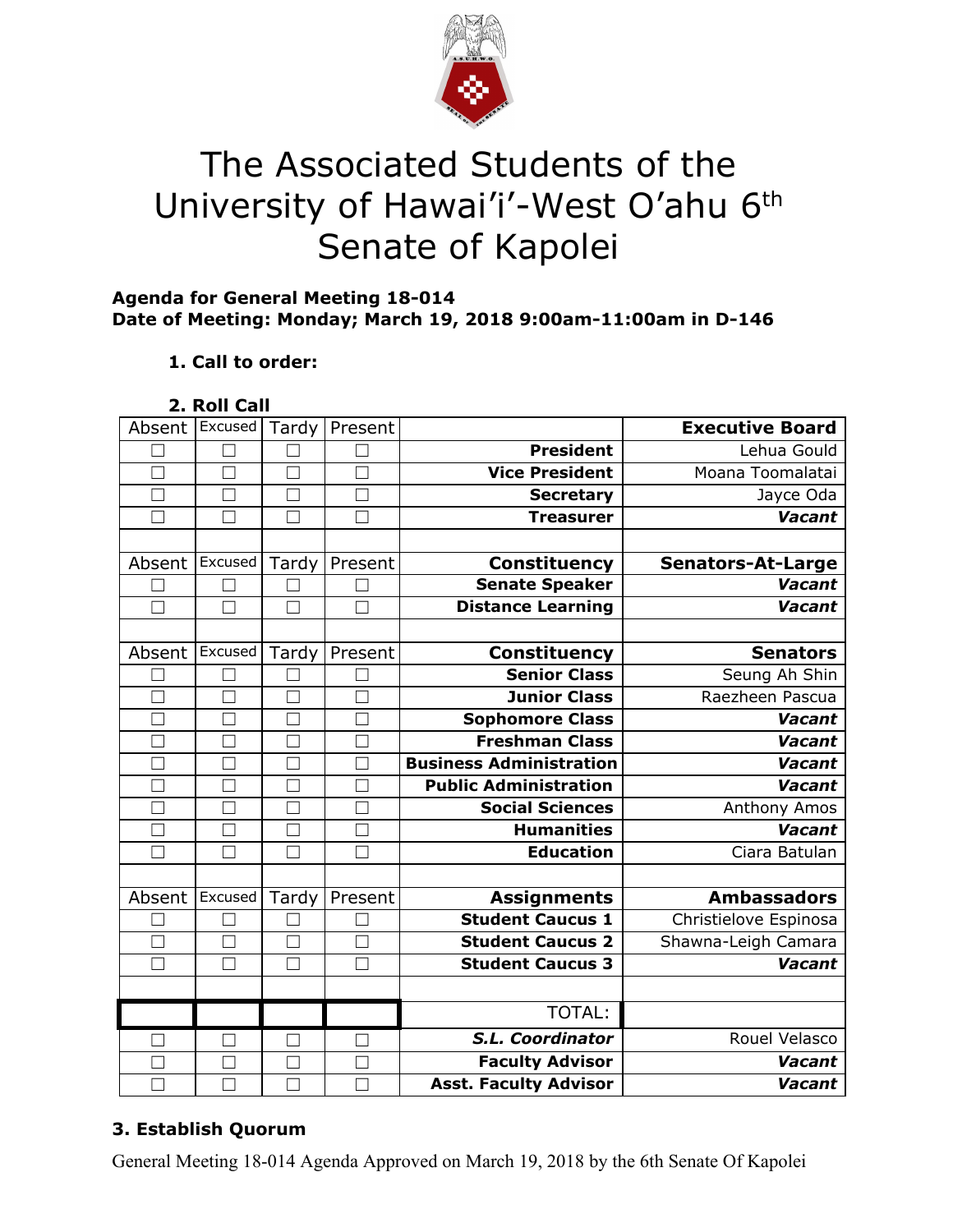3.1 Quorum Established?

## **4. Open Forum Guest**

## **5. Approval of Agenda and Minutes**

- 5.1 Minutes for Meeting 18-012 Motion: Second: Vote:
- 5.2 Agenda for Meeting 18-013 Motion: Second: Vote:

#### **6. Internal Reports**

- 6.1 President
- 6.2 Vice President
- 6.3 Secretary
- 6.4 Treasurer
- 6.5 Advisors
- 6.6 *Standing Committee Reports*
- 6.6.1 Budget & Finance
- 6.6.2 Activities
- 6.6.3 Legislative
- 6.7 *Ad Hoc Committee Reports*
- 6.7.1 Elections Committee
- 6.7.2 Transition Committee
- 6.8 *Senators Report*
- 6.8.1 Senate Speaker **N/A**
- 6.8.1 Distance Learning **N/A**
- 6.8.2 Senior Class
- 6.8.3 Junior Class **N/A**
- 6.8.4 Sophomore Class **N/A**
- 6.8.5 Freshman Class **N/A**
- 6.8.6 Business Administration Division **N/A**
- 6.8.7 Public Administration Division
- 6.8.8 Social Sciences Division
- 6.8.9 Humanities Division **N/A**
- 6.8.10 Education Division
- 6.9 Caucus Ambassadors Report
- 6.10 *Campus Committees Report*
- Health/Technology/Transportation (HTT) Committee
- -Senior Staff Meetings
- -Faculty Senate
- -LRDP Committee
	- -IAELF Master Strategic Work Group
	- -Land/Facilities Work Group
	- -Long Range Academic Work Group

General Meeting 18-014 Agenda Approved on March 19, 2018 by the 6th Senate Of Kapolei